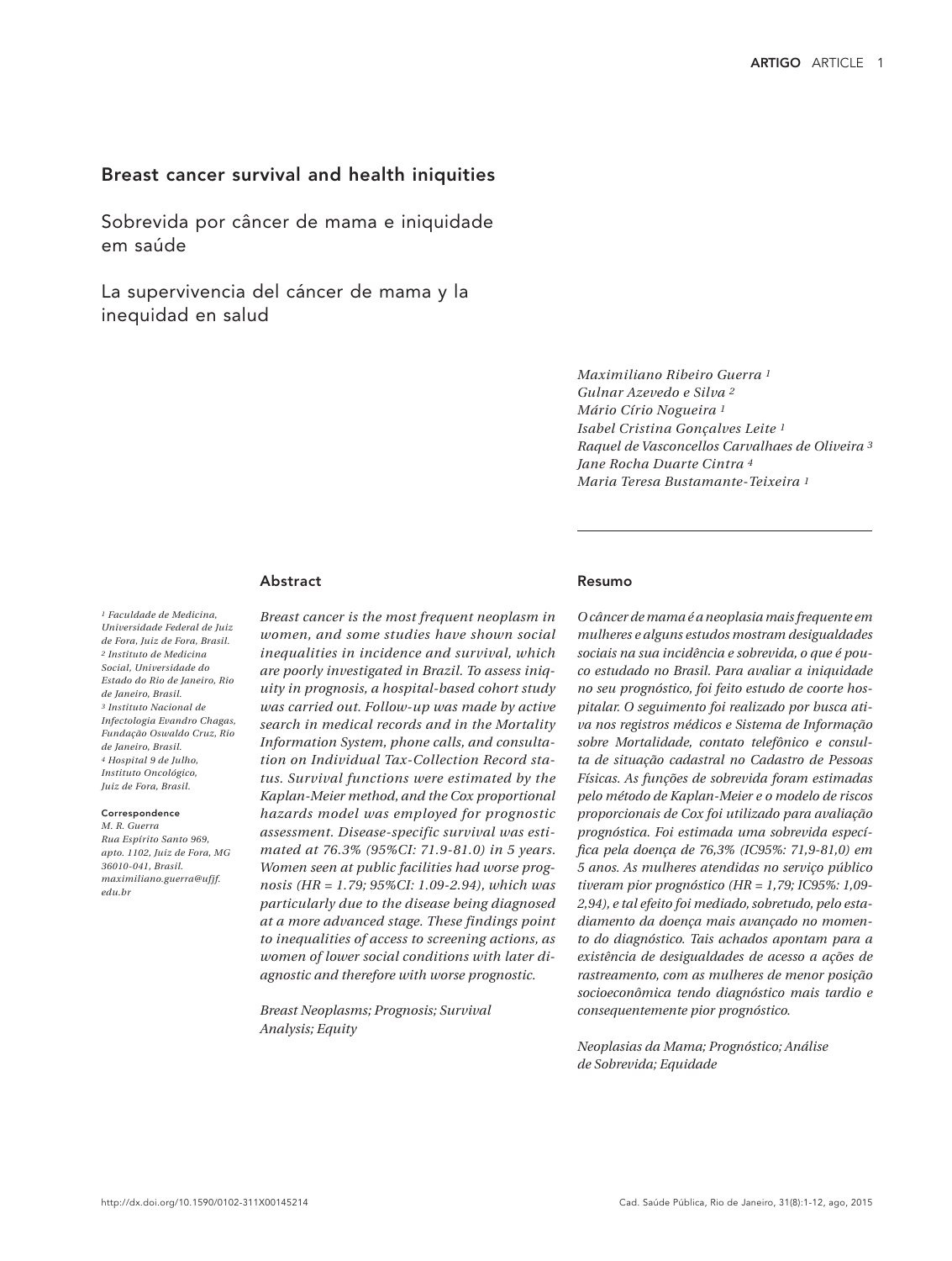#### Introduction

Breast cancer is the most frequently diagnosed neoplasm, and the main cause of cancer deaths among women, in both developed and developing countries, and is the second most common type of cancer worldwide 1.

In Brazil, it is also the most common malignant neoplasm among women 2, and the main cause of cancer death in the female population in 2012 (Departamento de Informática do SUS. Informações de saúde: estatísticas vitais. http:// tabnet.datasus.gov.br/cgi/tabcgi.exe?sim/cnv/ obt10uf.def, accessed on 29/Jun/2015). Despite the trend for stabilization of breast cancer mortality in Brazil since 1994, there are considerable differences in mortality rates from this disease when the analysis is made for each of the country's regions or states, with a decrease or stabilization of the rates in regions with higher socioeconomic level, and significant increase in regions with a low socioeconomic level 3.

A number of factors have been associated with the prognosis for breast cancer patients, making possible the establishment of specific criteria for the therapeutic approach. These factors include staging 4,5, size of the tumor, and the status of the axillary lymph nodes 6,7,8, in addition to individual characteristics, such as age at diagnosis 9 and race 5. Even though advancements and modifications in the therapeutic approach are associated with improved survival 10,11, delays in beginning treatment may compromise it 12,13. Other survival-related factors include the characteristics of the health services 14, having a private health plan/insurance 14,15, and the socioeconomic status of the patients. The socioeconomic status of the patients is a variable still little used in Brazil, but it has shown to be an important determinant of breast cancer survival in studies carried out in other countries, and may be identified with the use of individual measures, such as income and school education, contextual measures of the area of residence, or by proxy variables, such as having a private health plan/ insurance and using the public or the private health care system 16.

Differences in survival with the disease were observed in regions with similar health care practices in terms of clinical protocols in oncology, with the worse survival being related to low diagnostic investigation markers (assessment of tumor proliferation and hormonal receptor status, and number of isolated lymph nodes), which may signify late diagnosis or improper classification of the tumor, leading to delayed, improper or lack of treatment 17.

The aim of this study was to assess socioeconomic iniquities in the survival of women with invasive breast cancer seen in public and private health care services of oncology care centers, and who lived within a regional health catchment area in the state of Minas Gerais, Brazil.

# Materials and methods

## Study population

A hospital-based cohort with 437 women with invasive breast cancer diagnosed between 1998 and 2000 that underwent surgery. All the subjects of this study received care (surgery and/ or adjuvant therapy: chemotherapy, or radiation therapy, or hormone therapy) in the city of Juiz de Fora, Minas Gerais, and lived within the Juiz de Fora regional health catchment area. The patients were followed-up until five years after the date of diagnosis of the last patient included in the study. Detailed follow-up and information collection methodology are published in Guerra et al. 8.

We have identified 868 cases of diagnosed female breast cancer in the area under investigation, in the period established for the study. Cases of carcinoma *in situ* (n = 13), cases submitted to surgical intervention for diagnostic purposes (biopsies and nodulectomies with no axillary dissection –  $n = 91$ ) and to hygienic mastectomy ( $n =$ 11), cases in which the type of surgical approach could not be identified  $(n = 8)$ , and cases of nonresidents in the regional health catchment area of the city of Juiz de Fora (n = 308) were excluded from the analysis. Therefore, the study population included 437 patients. To assess the multiple prognostic factors with Cox models, 23 patients with incomplete data for two of the variables investigated (skin color:  $n = 14$ ; staging:  $n = 9$ ) were also excluded from the sample, so that the models could be compared. Thus, 414 women were included in the models.

## Conceptual model and collected variables

For the survival analysis, a hierarchical conceptual model was used (Figure 1), with the exposure variables divided as follows: (a) distal social determinants – race/skin color and nature of the health care service, which are considered a proxy of the socioeconomic status; (b) intermediate social determinants (health care service quality indicators) – delay of more than 60 days for the beginning of treatment, number of lymph nodes examined, hormonal receptor dosage; (c) biological factors – age, tumor stag-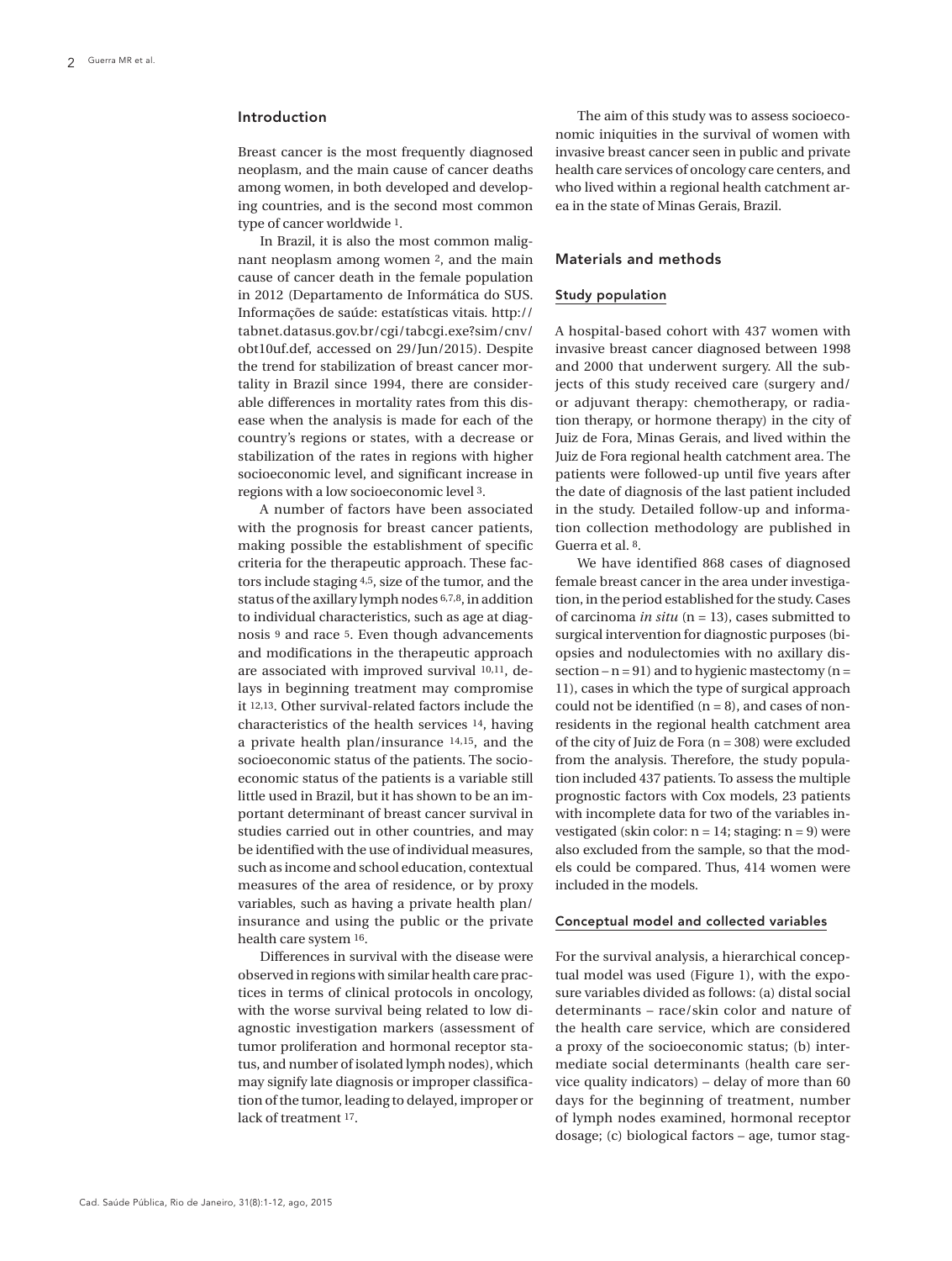#### Figura 1

Conceptual chart of the social determinants for survival for women with breast neoplasms.



ing, histologic type of the tumor, menopausal status; (d) therapeutic interventions – type of surgery, chemotherapy, radiation therapy, hormone therapy.

To investigate health iniquity, the independent (exposure) variables used were the nature of the health care service (public or private), and race/skin color (white or non-white). In the hierarchical conceptual model adopted by this article, these are the distal social determinants of prognosis. Their effects may or may not be influenced by intermediate determinants related to the quality of the health care services the patients had access to, biological factors and therapeutic interventions.

For the characterization of some variables, the following criteria were adopted: number of lymph nodes examined, which is considered a quality marker of the diagnostic investigation at the time the diagnosis was made, and categorized into < 10 and  $\geq$  10 <sup>18</sup>; menopausal status, indicated by age  $\leq 50$  or  $> 50$  years, the cutoff point validated as the marker of this condition 9.

## Data analysis

For the survival analysis, the date of diagnosis (date of the histologic pathology report) was considered the beginning of the survival time. Deaths (date of death) that occurred until the end

of the study follow-up, due to breast cancer or as a consequence of treatment, were considered as failures. Women who remained alive until the final follow-up date were censored at this date, and the cases confirmed as lost to follow-up were censored at the date of the last follow-up recorded. Patients who died due to causes unrelated to breast cancer or its treatment were censored at the date of death. For each patient, the maximum time of follow-up considered in the study was five years.

The differences observed in the distribution of variables related to the nature of the health care service were calculated with the chi-square test (or Fisher's exact test when indicated), and those with a p-value  $\leq 0.05$  were considered statistically significant.

Cox proportional hazard regression model was adjusted to evaluate prognostic factors, with the calculation of the hazard ratios (HR) and their corresponding 95% confidence interval (95%CI). The modeling used time as counting process formulation 19. The variables included in the intermediate social determinants, biological factors and therapeutic interventions were used only to estimate adjusted association measures for the social variables, allowing their direct and indirect effects to be distinguished. The effect of the distal social determinants affected by the other groups of variables was estimated by calculating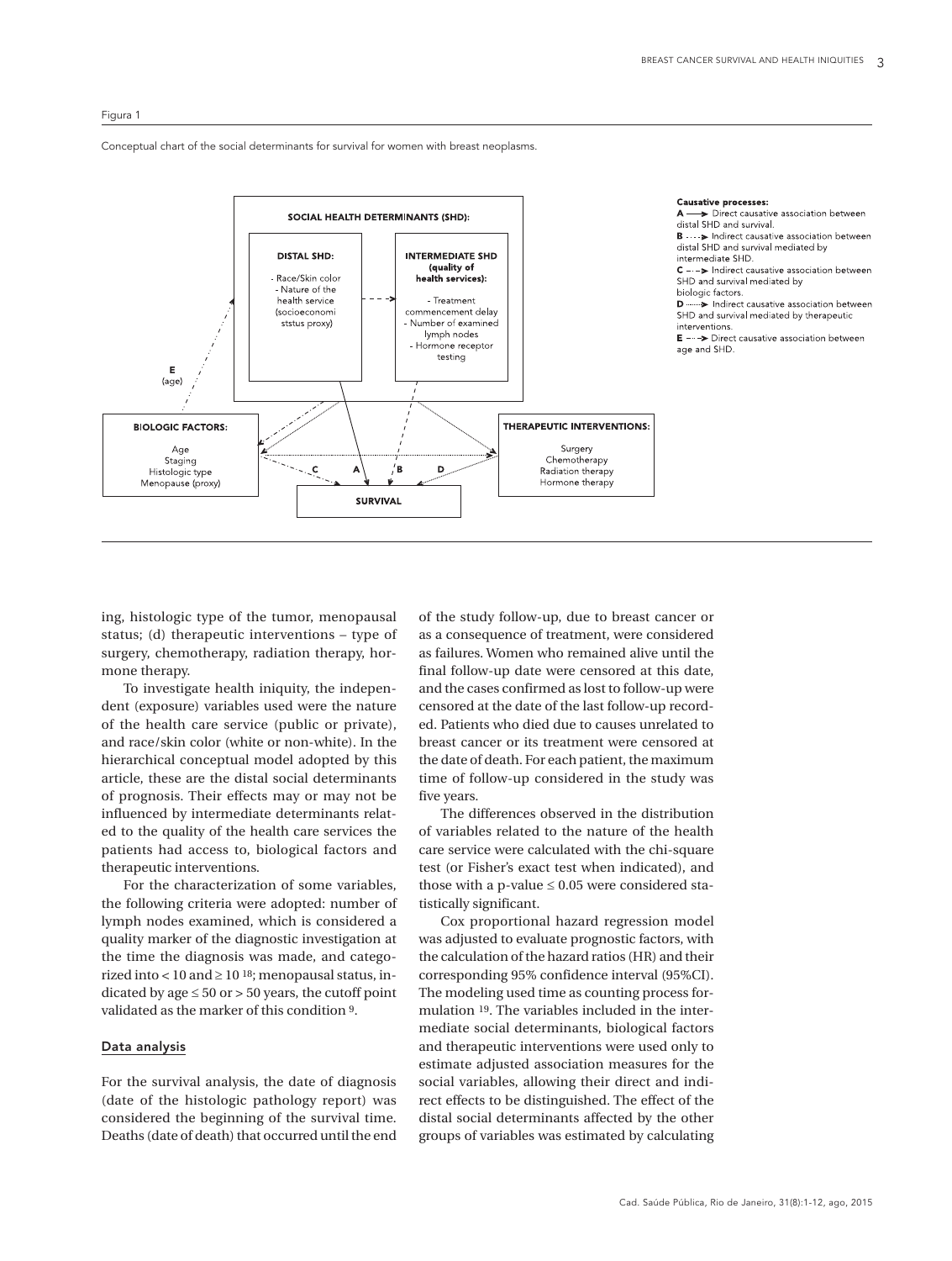the percentage reduction of the distal social determinants measure of association 20.

Initially, simple models for each exposure variables were made, estimating crude association measures. In the case of therapeutic interventions, in addition to simple models, age- and staging-adjusted models were also made, because these variables are considered for the selection of individual therapies. Next, three multiple models were assessed, with the addition of the variables of the groups of determinants. All distal social determinants were included in multiple model 1. In multiple model 2, in addition to the significant distal social variables of model 1 ( $p < 0.05$  in the Wald test), biological factors that reached  $p < 0.20$  in the simple models were included. Finally, in multiple model 3, social determinants and biological factors that were significant in the previous model  $(p < 0.05)$ were included, with the addition of therapeutic interventions with  $p < 0.20$  in the simple models or in the age- and staging-adjusted models. Even though the variable age was not significant in the simple model  $(p > 0.20)$ , it was included in all multiple models for the calculation of ageadjusted effect measures.

The Cox model assumptions were initially assessed with the use of Kaplan-Meier charts, stratified by the variables and by analysis of the Schoenfeld residuals, deviance, and Martingale score 19.

Data was entered in the Epi Info 2002 software (Centers for Disease Control and Prevention, Atlanta, USA), and descriptive and survival analysis in software R version 3.0.1 (The R Foundation for Statistical Computing, Vienna, Austria; http://www.r-project.org), with the use of the *survival* library.

The present study was approved by the Ethics Research Committee (CEP) of the Social Medicine Institute, Rio de Janeiro State University (IMS/UERJ) on July 24, 2003, and later by the CEP of the Federal University of Juiz de Fora (UFJF; submission registration n. 1436.127.2008).

#### Results

#### Preliminary analyses

Table 1 presents the distribution of individuals for each study variable, stratified according to the nature of the health service (public *vs.* private), which is the main variable of interest as it serves as a proxy of socioeconomic status .

Among the 437 women investigated, most of them lived in the city of Juiz de Fora (86% seen in

private health services, and 79% in public health services), and were Caucasian (85% in private health services and 73% in public health services). Sixty-five percent (65%) of the women were seen in public health services, with no statistically significant differences regarding the city of residence, and with a higher proportion of nonwhite/non-Caucasian women seen at public health services  $(26\% \text{ vs. } 15\%; \text{p} = 0.007)$ .

For quality-related variables of health care services, only 6% of the women had the commencement of their treatment delayed more than 60 days, and almost all of them were seen in public health services  $(8\% \text{ vs. } 2\%; \text{ p} = 0.007)$ . Most of the women had more than 10 lymph nodes examined, with no significant differences between public and private health services (84%  $\nu$ s. 82%; p = 0.610); however, less than half of the women were tested for hormone receptor, with the worse scenario in public health services (39%  $vs. 65\%; p < 0.001$ ). Notwithstanding, hormone therapy was given to 65% of women in public health services, and 70% in private health services ( $p = 0.346$ ). Chemotherapy was indicated for 65% of the women in public health services, and 69% in private health services, also with no significant differences ( $p = 0.419$ ). On the other hand, a higher proportion of women in public health services underwent radical surgery (70%  *and radiation therapy (83%*  $*v*s.$  $73\%$ ; p = 0.009).

In terms of biological characteristics, 72% of women seen at public health sector and 61% of women seen in private health sector were in the age group 40 to 69 years ( $p = 0.057$ ). A higher proportion of women diagnosed with the disease in stage III or IV were seen in public health services (37% vs. 26%; p < 0.001). Sixty-two percent (62%) of women seen in public health services and 68% of those seen at private health sector were postmenopausal ( $p = 0.212$ ), and the most common histologic type was the ductal carcinoma, with no differences between public and private health services (82% *vs.* 86%; p = 0.255).

Death due to breast cancer was more frequent in women who went to public health sector (23%  $\nu$ s. 14%;  $p = 0.028$ ), but there was no difference between public and private services in terms of recurrence (12%  $vs. 9\%$ ; p = 0,375), even though this analysis was performed with no consideration to censoring.

#### Cox models

Table 2 presents the results of simple Cox models, and Table 3 shows the results of multiple Cox models, with the measures of association (HR) and the 95%CI.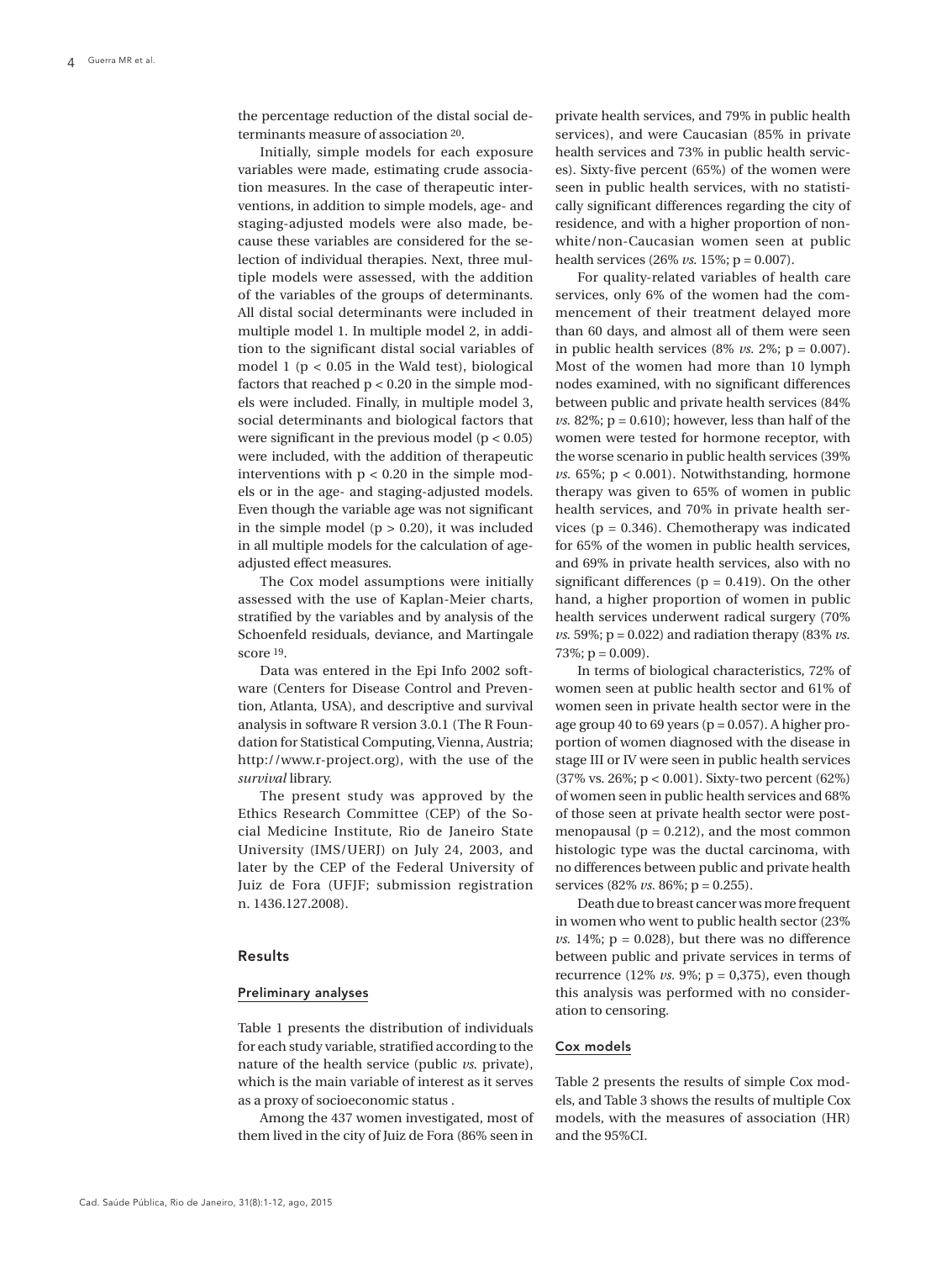## Table 1

Distribution of variables according to the nature of the health care service (proxy of socioeconomic status) for the 437 women included in the breast cancer hospital-based cohort, Juiz de Fora Regional Health Catchment Area, Minas Gerais State, Brazil, diagnosed between 1998 and 2000.

| Variables                                                      | Private ( $n = 153$ ) |                | Public ( $n = 284$ ) |    | p-value * |
|----------------------------------------------------------------|-----------------------|----------------|----------------------|----|-----------|
|                                                                | n                     | %              | n                    | %  |           |
|                                                                |                       |                |                      |    |           |
| Distal social determinants                                     |                       |                |                      |    |           |
| Race/Skin color **                                             |                       |                |                      |    | 0.007     |
| White                                                          | 126                   | 85             | 200                  | 73 |           |
| Non-white                                                      | 23                    | 15             | 74                   | 27 |           |
| City of residence                                              |                       |                |                      |    | 0.069     |
| Juiz de Fora                                                   | 132                   | 86             | 225                  | 79 |           |
| Other                                                          | 21                    | 14             | 59                   | 21 |           |
| Intermediate social determinants                               |                       |                |                      |    |           |
| Treatment delay > 60 days                                      |                       |                |                      |    | 0.007     |
| No                                                             | 150                   | 98             | 260                  | 92 |           |
| Yes                                                            | 3                     | $\overline{2}$ | 24                   | 8  |           |
| Number of examined lymph nodes                                 |                       |                |                      |    | 0.610     |
| $\geq 10$                                                      | 129                   | 84             | 234                  | 82 |           |
| < 10                                                           | 24                    | 16             | 50                   | 18 |           |
| Hormone receptor testing                                       |                       |                |                      |    | < 0.001   |
| Yes                                                            | 100                   | 65             | 112                  | 39 |           |
| No                                                             | 53                    | 35             | 172                  | 61 |           |
| <b>Biologic factors</b>                                        |                       |                |                      |    |           |
| Age group (years)                                              |                       |                |                      |    | 0.057     |
| 40-69                                                          | 93                    | 61             | 204                  | 72 |           |
| < 40                                                           | 25                    | 16             | 36                   | 13 |           |
| $\geq 70$                                                      | 35                    | 23             | 44                   | 15 |           |
| Tumor stage ***                                                |                       |                |                      |    | < 0.001   |
|                                                                | 43                    | 29             | 31                   | 11 |           |
| $\label{eq:1} \prod_{i=1}^n \alpha_i = \prod_{i=1}^n \alpha_i$ | 67                    | 45             | 146                  | 52 |           |
| $\begin{array}{c} \hline \end{array}$                          | 34                    | 23             | 90                   | 32 |           |
| $\mathsf{IV}$                                                  | 5                     | 3              | 12                   | 5  |           |
| Histologic type                                                |                       |                |                      |    | 0.255     |
| Ductal                                                         | 132                   | 86             | 233                  | 82 |           |
| Other                                                          | 21                    | 14             | 51                   | 18 |           |
| Menopause (proxy)                                              |                       |                |                      |    | 0.212     |
| Post                                                           | 104                   | 68             | 176                  | 62 |           |
| Pre                                                            | 49                    | 32             | 108                  | 38 |           |
| Therapeutic interventions                                      |                       |                |                      |    |           |
| Type of surgery                                                |                       |                |                      |    | 0.022     |
| Conservative                                                   | 63                    | 41             | 86                   | 30 |           |
| Radical                                                        | 90                    | 59             | 198                  | 70 |           |
| Chemotherapy                                                   |                       |                |                      |    | 0.419     |
| Yes                                                            | 105                   | 69             | 184                  | 65 |           |
| No                                                             | 48                    | 31             | 100                  | 35 |           |
| Radiation therapy                                              |                       |                |                      |    | 0.009     |
| Yes                                                            | 111                   | 73             | 236                  | 83 |           |
| No                                                             | 42                    | 27             | 48                   | 17 |           |
| Hormone therapy                                                |                       |                |                      |    | 0.346     |
| Yes                                                            | 107                   | 70             | 186                  | 65 |           |
| No                                                             | 46                    | 30             | 98                   | 35 |           |
| Outcome                                                        |                       |                |                      |    |           |
| Deaths due to breast neoplasms                                 |                       |                |                      |    | 0.028     |
| Yes                                                            | 22                    | 14             | 66                   | 23 |           |
| No                                                             | 131                   | 86             | 218                  | 77 |           |
| Recurrence of breast neoplasm **                               |                       |                |                      |    | 0.375     |
| Yes                                                            | 14                    | 9              | 33                   | 12 |           |
| No                                                             | 136                   | 89             | 238                  | 84 |           |

\* Chi-square test (or Fisher's exact test when indicated); significant if  $p < 0.05$ ;

\*\* The sum is lower due to lack of data on race/skin color: 4 in private health care services and 10 in public health care services;

\*\*\* The sum is lower due to lack of data on disease stage: 4 in private health care services and 4 in public health care services.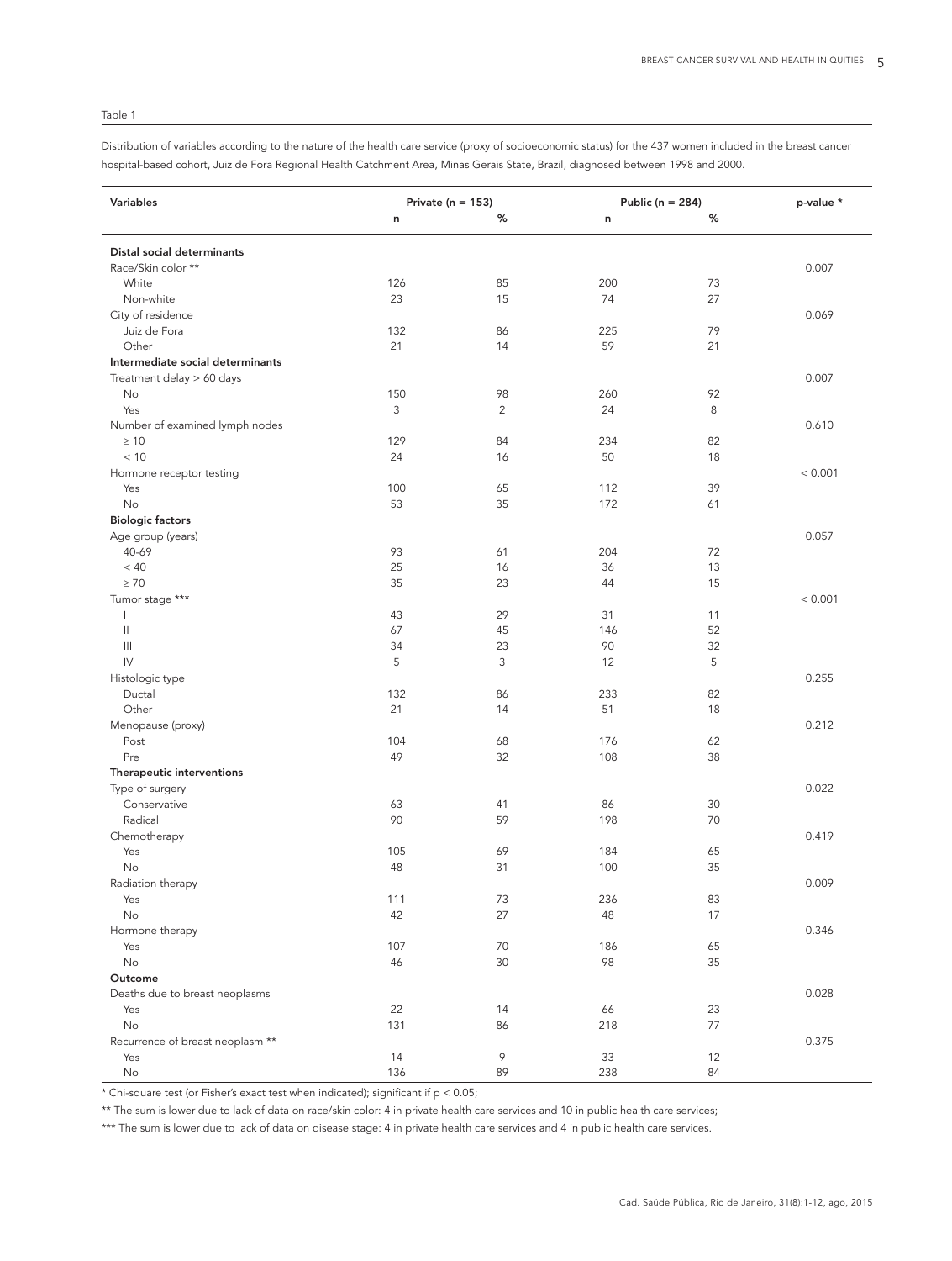## Table 2

Crude measures of association and coefficients of the simple Cox model variables for the 414 women included in the breast cancer hospital-based cohort, Juiz de Fora Regional Health Catchment Area, Minas Gerais State, Brazil, diagnosed between 1998 and 2000.

| Variables                        | Crude HR (95%CI)    | Coefficient | p-value * |
|----------------------------------|---------------------|-------------|-----------|
| Distal social determinants       |                     |             |           |
| Race/Skin color                  |                     |             |           |
| White                            | 1.00                |             |           |
| Non-white                        | 1.52 (0,96-2.40)    | 0.415       | 0.077     |
| Nature of the health service     |                     |             |           |
| Private                          | 1.00                |             |           |
| Public                           | 1.86 (1.14-3.04)    | 0.621       | 0.013     |
| Intermediate social determinants |                     |             |           |
| Treatment delay > 60 days        |                     |             |           |
| No                               | 1.00                |             |           |
| Yes                              | 1.57 (0.76-3.26)    | 0.453       | 0.222     |
| Number of examines lymph nodes   |                     |             |           |
| $\geq 10$                        | 1.00                |             |           |
| < 10                             | 1.27 (0.74-2.19)    | 0.242       | 0.383     |
| Hormone receptor testing         |                     |             |           |
| Yes                              | 1.00                |             |           |
| <b>No</b>                        | 1.26 (0.82-1.93)    | 0.232       | 0.286     |
| <b>Biologic factors</b>          |                     |             |           |
| Age group (years)                |                     |             |           |
| 40-69                            | 1.00                |             |           |
| < 40                             | 1.49 (0.86-2.56)    | 0.396       | 0.155     |
| $\geq 70$                        | 1.19 (0.68-2.08)    | 0.172       | 0.544     |
| Tumor stage                      |                     |             |           |
| I                                | 1.00                |             |           |
| $\mathbf{II}$                    | 5.73 (1.37-23.92)   | 1.746       | 0.017     |
| Ш                                | 18.02 (4.37-74.31)  | 2.892       | < 0.001   |
| $\mathsf{IV}$                    | 23.81 (4.94-114.70) | 3.170       | < 0.001   |
| Histologic type                  |                     |             |           |
| Ductal                           | 1.00                |             |           |
| Other                            | 1.49 (0.88-2.50)    | 0.397       | 0.134     |
| Menopause (proxy)                |                     |             |           |
| Post                             | 1.00                |             |           |
| Pre                              | $1.00(0.65-1.55)$   | 0.001       | 0.995     |
| Therapeutic interventions        |                     |             |           |
| Type of surgery                  |                     |             |           |
| Conservative                     | 1.00                |             |           |
| Radical                          | 2.35 (1.38-4.00)    | 0.855       | 0.001     |
| Chemotherapy                     |                     |             |           |
| Yes                              | 1.00                |             |           |
| No                               | $0.52(0.31-0.87)$   | $-0.657$    | 0.013     |
| Radiation therapy                |                     |             |           |
| Yes                              | 1.00                |             |           |
| No                               | $0.71(0.39-1.28)$   | $-0.343$    | 0.255     |
| Hormone therapy                  |                     |             |           |
| Yes                              | 1.00                |             |           |
| No                               | 1.26 (0.82-1.94)    | 0.229       | 0.301     |

95%CI: 95% confidence interval; HR: hazard ratios.

\* Wald test, statistically significant if  $p < 0.05$ .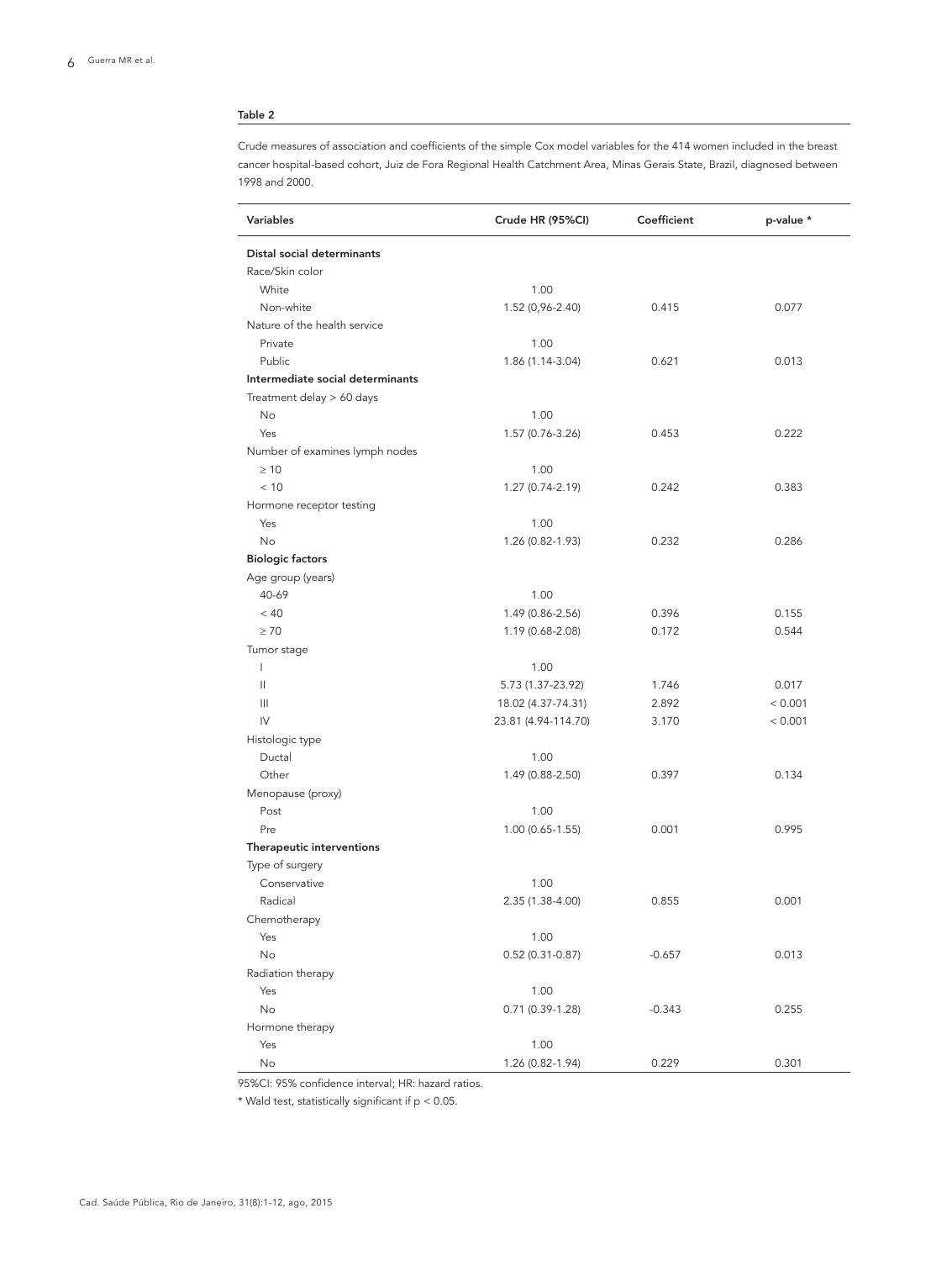#### Table 3

Adjusted association measures of the multiple Cox model distal social variables for the 414 women included in the breast cancer hospital-based cohort, Juiz de Fora Regional Health Catchment Area, Minas Gerais State, Brazil, diagnosed between 1998 and 2000.

| Variables                    | Model 1<br><b>HR (95%CI)</b> | Model 2<br><b>HR (95%CI)</b> | Model 3<br><b>HR (95%CI)</b> |
|------------------------------|------------------------------|------------------------------|------------------------------|
| Distal social determinants   |                              |                              |                              |
| Nature of the health service |                              |                              |                              |
| Private                      | 1.00                         | 1.00                         | 1.00                         |
| Public                       | $1.80 * (1.10 - 2.94)$       | 1.44 (0.87-2.37)             | 1.48 (0.89-2.45)             |
| Race/Skin color              |                              |                              |                              |
| White                        | 1.00                         | ۰                            | ۰                            |
| Non-white                    | 1.42 (0.89-2.26)             | ۰                            | ۰                            |
|                              |                              |                              |                              |

95%CI: 95% confidence interval; HR: hazard ratios.

\* Wald test, statistically significant if  $p < 0.05$ .

Model 1: adjusted for age; corrected R2 = 2.3%; Likelihood ratio test (LR test) = 8.87; p = 0.031; Model 2: adjusted for age, stage and histologic type; corrected R2 = 14.1%; LR test = 56.84;  $p < 0.001$ ; Model 3: adjusted for age, stage, type of surgery, chemotherapy and hormone therapy; corrected R2 = 15.4%; LR test = 62.58; p < 0.001.

Among the social variables, only race/skin color, and nature of the health care service were selected for the multiple models. In model 1, with only the distal social determinants, the nature of the service was only significantly associated with survival (HR = 1.80; 95%CI: 1.10-2.94). The addition of the biological variables in model 2 caused a 45% decrease in its HR, due, mainly, to the variable staging of the disease, as it was the only variable significantly associated with survival in this model. In model 3, the inclusion of the variable therapeutic interventions practically did not change the HR of the variable nature of the health service.

In the survival curves stratified by the covariables, the risk seems to be proportional throughout the time of follow-up. In the analysis of Schoenfeld residuals, the global linear correlation tests and the correlation tests of each variable of the multiple models were not significant, indicating that the risks were proportional. The charts of these residuals over time also did not show violation of the proportional hazard assumption. Few outlier values were observed in the analysis of the final model residuals, as some women had less survival time than expected by the model, but none influenced the model's estimation.

## Discussion

In this study, breast-cancer specific survival in five years was 76.3% (95%CI: 71.9-81.0), and prognosis was worse for women seen in public health services compared to those who received care in private services  $(HR = 1.80; 95\% CI: 1.10-$ 2.94). The main determinant of this relation was the staging of the disease, whereas therapeutic interventions did not have an intervening role. After adjustment for staging, there was no significant association between the nature of the health service and survival; therefore, there was no significant direct effect. Women seen at the public health care services were more often nonwhites, and had their disease diagnosed at more advanced stages.

Care provided by private health care services was considered a proxy of individual socioeconomic status, as, in Brazil, the use of private care services and private health plans/insurance are associated with the number of one's assets, school education and having a formal job 21. Studies in the United States have shown shorter survival time of women who use Medicaid (public health system for people under the poverty line), compared to those who have private health insurance 15,22. Studies conducted in Brazil and other Latin American countries found a positive association between socioeconomic status of the patient and breast cancer survival 6,23,24. In the USA, this association was also evidenced in both cohort studies 25,26 and clinical trials 27. Major studies conducted in European countries, some with national registries of the entire population, have also shown better prognosis for breast cancer in women with higher socioeconomic status 28,29,30. Finally, such association is also found in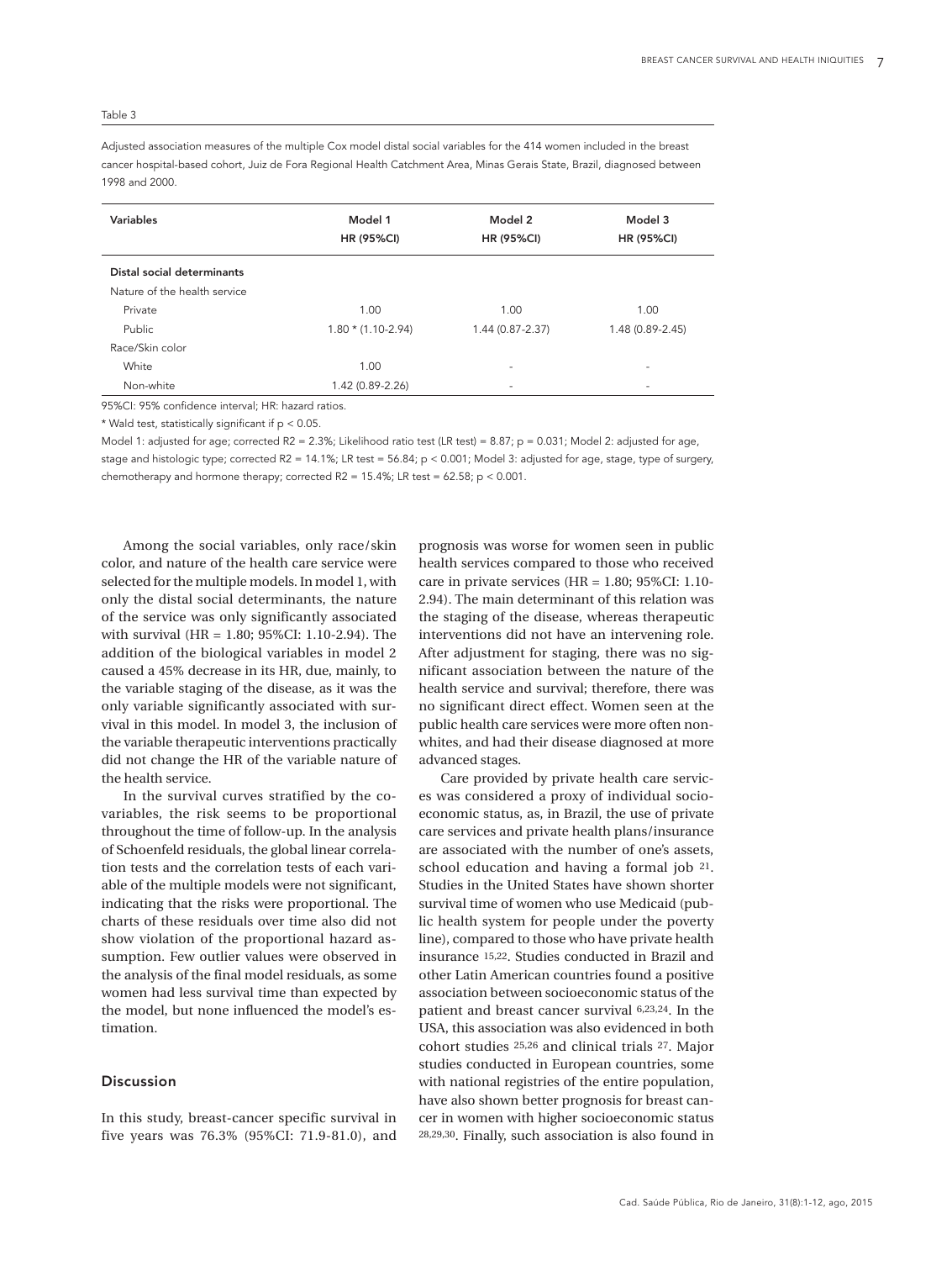countries with lower development levels 31,32,33. In some of these studies, the association between socioeconomic status and survival disappeared after staging adjustment, while in other it remained significant, with some reduction in the measure of association, which shows that the staging of the disease is the main variable in this relation. In addition to staging, a number of studies identified, as influencing factors of the relation between socioeconomic status and survival, the access to health services for screening, diagnosis and treatment, and, in a smaller proportion, the histologic type and grade, biomarkers such as hormone receptors, and the overall health status of the patient in relation to the presence of morbid conditions 16. The social status of the area of residence is also identified, with its effect mediated mainly by the patient having or not having private health insurance 22. In most studies carried out in the United States, socioeconomic status and race/skin color had independent effects in breast cancer survival 34.

Characteristics related to health services, like the number of patients treated with chemotherapy over a given period of time, the type of facility (High-Complexity Center for Oncology – CACON vs. standalone clinics), and the nature of the facility (public, private or non-for-profit) can also influence breast cancer survival. Among the health care facilities accredited by the Brazilian Unified National Health System (SUS) in Rio de Janeiro to provide cancer treatment, between the years of 1999 and 2002 a lower risk of death due to the disease was observed in women seen in reference centers that provided a higher volume of care, and in women whose health services were covered by a private health plan 14.

It has been determined that women with breast cancer who do not have a private health plan are diagnosed at a later stage of the disease and die earlier, compared to women with the disease who have such plans 14,15. Therefore, one sees that the potential reasons for such discrepancies include factors that relate to late diagnosis and quality of treatment.

In the past, the number of dissected lymph nodes was also associated with breast cancer survival and is a good marker of the diagnostic investigation, as it is more likely to identify micrometastatic disease leading to an indication for adjuvant therapy 35.

The identification of social determinants in the prognosis of chronic diseases tend to be hampered in the studies by improper setting of regression models due to the lack of a previous conceptual model, and by not respecting the factors hierarchy or causative pathways 36. Therefore, all exposure variables are simultaneously addressed in the analysis, and biological or therapeutic variables are used for the control of confounders whereas, in fact, they could mediate the relation between the more distal determinants and prognosis. Over the past few years, more and more studies start off from the previous conceptual model and develop hierarchical analysis models in their investigation about this and other health problems, thus taking into account not only the possibility of confounding, but also of mediation 26.

The race/skin color variable was not significantly associated with survival, partially because it is difficult to accurately characterize this variable, due to the significant racial diversity of Brazil, and from the subjective and visual characterization of this variable by more than one examiner in different health facilities, which might have led to misclassification. Even though race/ skin color is not a valid category as a biologic concept for humans, it is still an important social concept due to the existence of health iniquities related to this variable to date 37. Survival studies conducted in Brazil have had inconsistent results about the race/skin color and breast cancer survival relation. This association was not found in a hospital-based cohort in São Paulo with 430 women diagnosed in 1999/2000 38; on the other hand, a study made with 30,293 women with breast cancer diagnosed between 2003 and 2008, and identified in a population-based cancer registry in the city of São Paulo showed significant association between black race/ethnicity and shorter survival 39; another historic cohort study conducted in Florianópolis with 1,002 women diagnosed between 2000 and 2002 showed an association between Caucasian race/white skin color and longer survival which remained after school-education adjustment, but not after staging adjustment 23. Many studies conducted in the USA also showed an association between race/skin color and better prognosis, a number of them even after being adjusted for socioeconomic status and staging 34,40,41,42. In Europe, studies that consider socioeconomic status are more frequent than those that investigate race/ skin color as determinants of diseases, but Jack et al. 43 found shorter survival in black women, even after adjustment for other medical and social variables.

The number of examined lymph nodes, with more than 80% presenting the expected values, and with no differences between public and private services, shows similar quality in the care delivered in both sectors at the time, which was good. This variable was not associated with prognosis in this study population. Its importance lies in the fact that an incomplete diagnostic inves-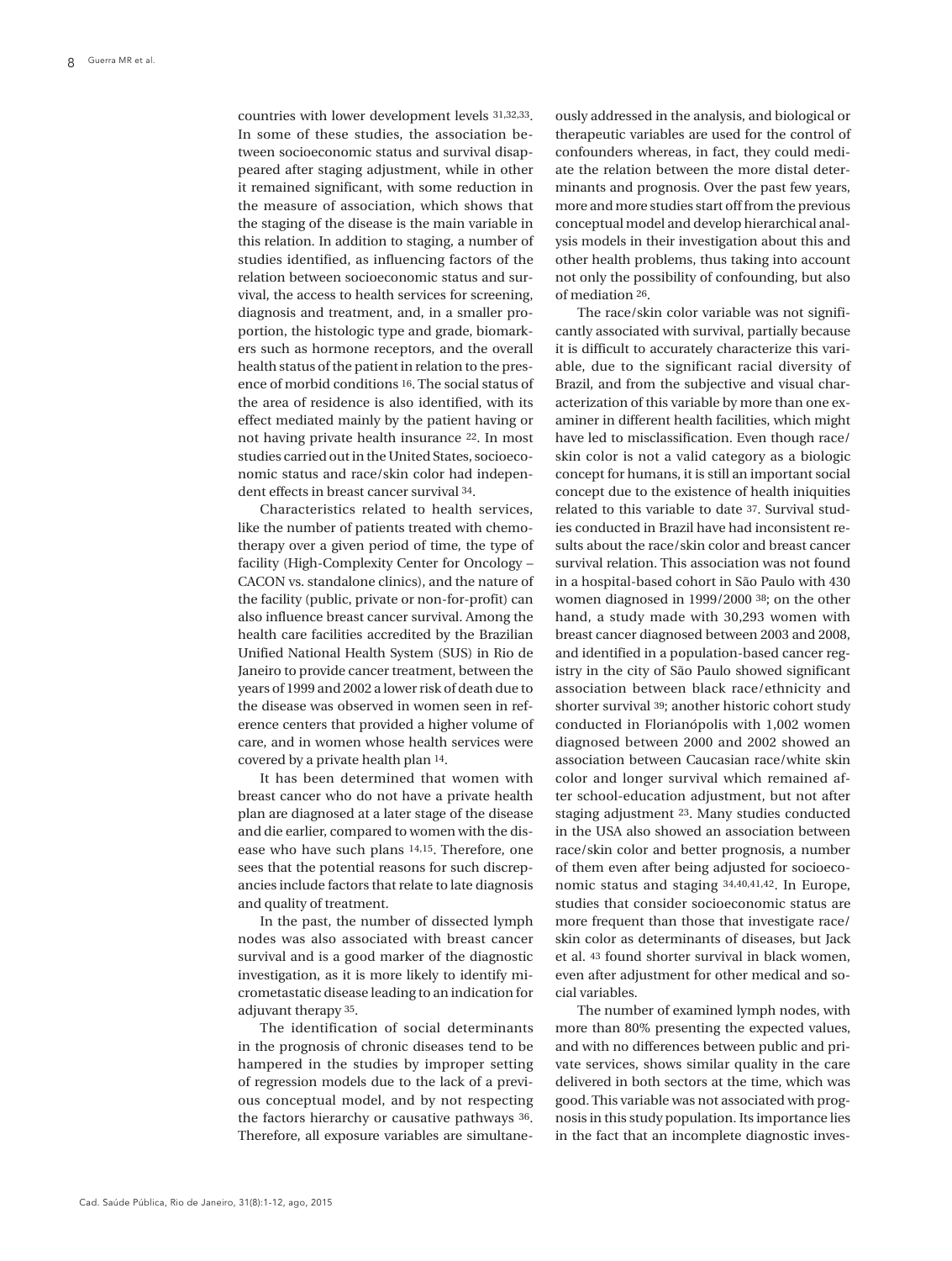tigation makes early diagnosis and the proper characterization of the seriousness of the disease more difficult, which may hamper the indication of adjuvant therapy and therefore affecting survival with the disease 17,35. Mention should be made that the use of the number of dissected nodes as a marker of diagnostic investigation was adequate for the study population, as the sentinel lymph node technique had not been adopted in that region in the period the cases were recruited, which can be ascertained from the medical records.

Even though in the public sector the proportion of women who were not tested for hormone receptors was significantly higher, this did not affect the prognosis of these patients, probably because the indication of hormone therapy was high in both groups, without being related to the hormone receptor test result. A study published in 2005 found better prognosis for women who underwent hormone therapy 10.

Despite the fact that women seen at public services have more often been submitted to radical surgery and radiation therapy, this might be due to the fact that their proportion of being diagnosed at a more advanced stage was higher. In our study, radiation therapy was not significantly associated with prognosis, and was indicated for almost 80% of the patients. Studies, however, have shown that lack of radiation therapy is associated with shortened survival with the disease 11.

In the public services, the proportion of delays in commencing treatment was higher, but this was not associated with worse prognosis because the number of cases was relatively small (3 patients in private services and 24 in public services). Studies have shown that delays in the commencement of treatment may lead to shorter survival with the disease 12,13.

#### Conclusion

In this study, the socioeconomic status of the patient, which is related to the nature of the services used, whether public or private, was significantly associated with breast cancer survival, and the main variable that influenced this relation was the staging of the disease. The worse prognosis for women seen in public services is related to diagnosis being made at a more advanced stage of the disease, probably with more cases being identified clinically than by screening. These findings point to the existence of social inequalities and discrepancies in the primary and secondary breast cancer prevention in the area under investigation, with higher probability of patients who use the public health service, the higher proportion of the population, to be worse off. These results are similar throughout Brazil regarding breast cancer prevention and management 44.

The results presented here reinforce the importance of working with information provided by health care services, which, despite limitations typical of secondary data, expand the knowledge about disease management practices by identifying the main problems to be tackled. Of note is the innovative methodological approach this investigation used. As far as we know, the social determinants of breast cancer survival have not yet been the main focus of survival analysis in Brazilian cohorts.

Finally, it should be mentioned that the services network of the SUS, which is in charge of care provision to a high proportion of the population, needs to be more resolutive, and overcome the hurdles that bar a number of women with breast cancer from benefitting of the therapeutic advances currently available. The challenges are tremendous, and demand a great effort of health officials, practitioners of the different levels of care, and the organized society in the development and management of a cancer control policy that ensures equity of access to information, screening, diagnosis and treatment.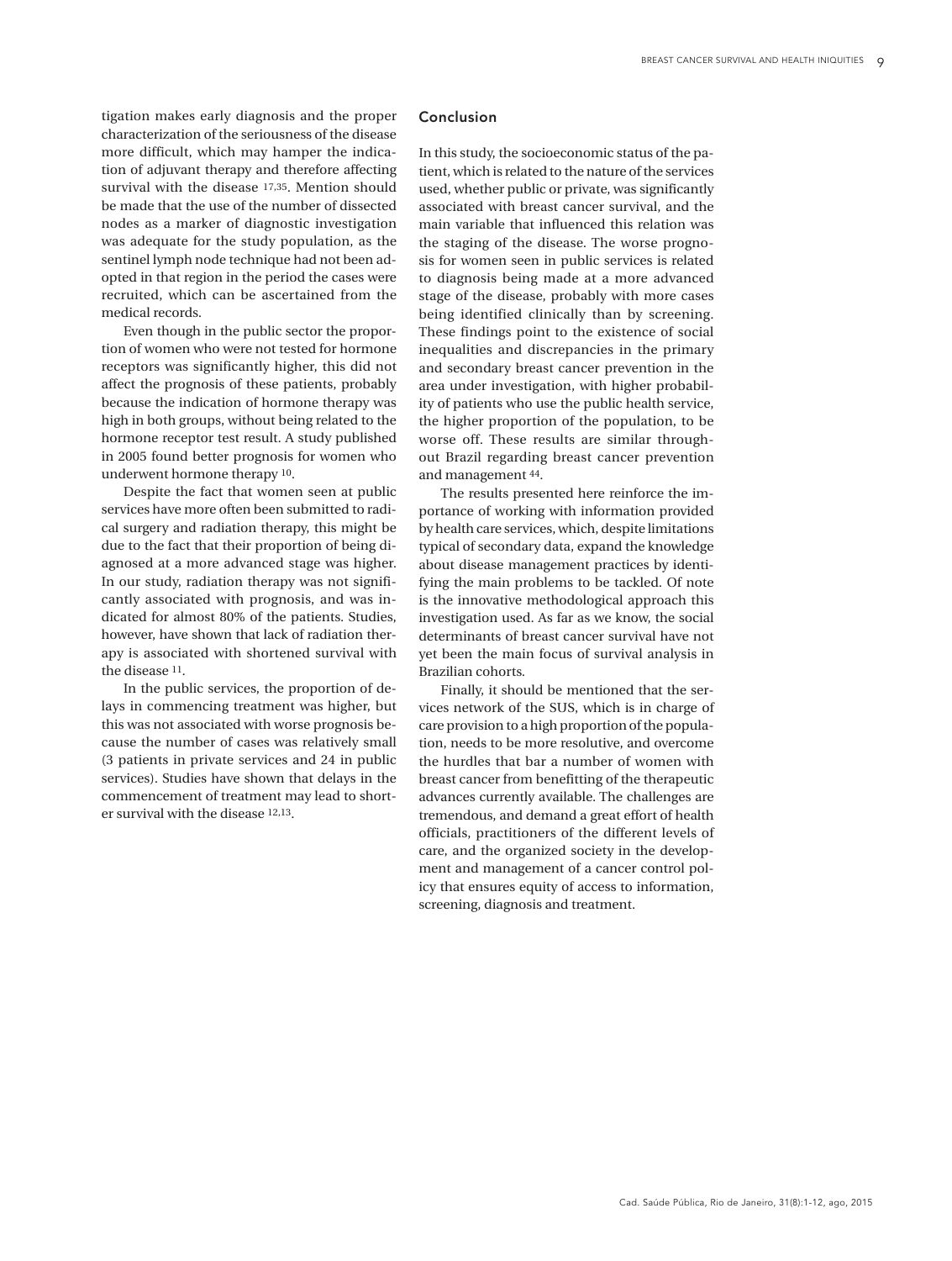#### Resumen

*Algunos estudios muestran desigualdades sociales en la incidencia y la supervivencia del cáncer de mama, lo que se ha estudiado poco en Brasil. Para evaluar la inequidad en el pronóstico del cáncer de mama, se realizó un estudio de cohorte de base hospitalaria. El seguimiento de los pacientes se llevó a cabo por medio de una búsqueda activa en los registros médicos y en el Sistema Nacional de Mortalidad brasileño; llamadas de teléfono y búsqueda de números de identificación nacionales. Las funciones de supervivencia fueron estimadas por el método de Kaplan-Meier y el modelo de riesgos proporcionales de Cox se utilizó para la evaluación pronóstica. La supervivencia específica del cáncer de mama en cinco años fue de un 76,3% (IC95%: 71,9-81,0). Las mujeres que recibieron asistencia en los servicios públicos tenían peor pronóstico (HR = 1,79; IC95%: 1,09-2,94), y este efecto fue medido principalmente por el estadio de la enfermedad más avanzada en el momento del diagnóstico. Estos resultados apuntan a la existencia de desigualdades en el acceso a las acciones de detección del cáncer de mama.*

*Neoplasias de la Mama; Pronóstico; Análisis de Supervivencia; Equidad*

## Contributors

M. R. Guerra and M. C. Nogueira participated with the idea, data analysis and interpretation, writing of the article, and approval of the final version. G. Azevedo e Silva collaborated with the idea, data analysis and interpretation, critical and relevant review of the intellectual content, and approval of the final version. I. C. G. Leite and J. R. D. Cintra contributed with the idea, writing of the article, and approval of the final version. R. V. C. Oliveira and M. T. Bustamente-Teixeira participated with the idea, data interpretation, writing of the article, approval of the final version.

#### References

- 1. Ferlay J, Shin HR, Bray F, Forman D, Mathers C, Parkin DM. Estimates of worldwide burden of cancer in 2008: GLOBOCAN 2008. Int J Cancer 2010; 127:2893-917.
- 2. Instituto Nacional de Câncer. Câncer no Brasil: dados dos registros de base populacional. v. 4. Rio de Janeiro: Instituto Nacional de Câncer; 2010.
- 3. Freitas-Junior R, Gonzaga CMR, Freitas NMA, Martins E, Dardes RCM. Disparities in female breast cancer mortality rates in Brazil between 1980 and 2009. Clinics 2012; 67:731-7.
- 4. Sant M, Allemani C, Capocaccia R, Hakulinen T, Aareleid T, Coebergh JW, et al. Stage at diagnosis is a key explanation of differences in breast cancer survival across Europe. Int J Cancer 2003; 106:416- 22.
- 5. Siegel R, Naishadham D, Jemal A. Cancer statistics, 2012. CA Cancer J Clin 2012; 62:10-29.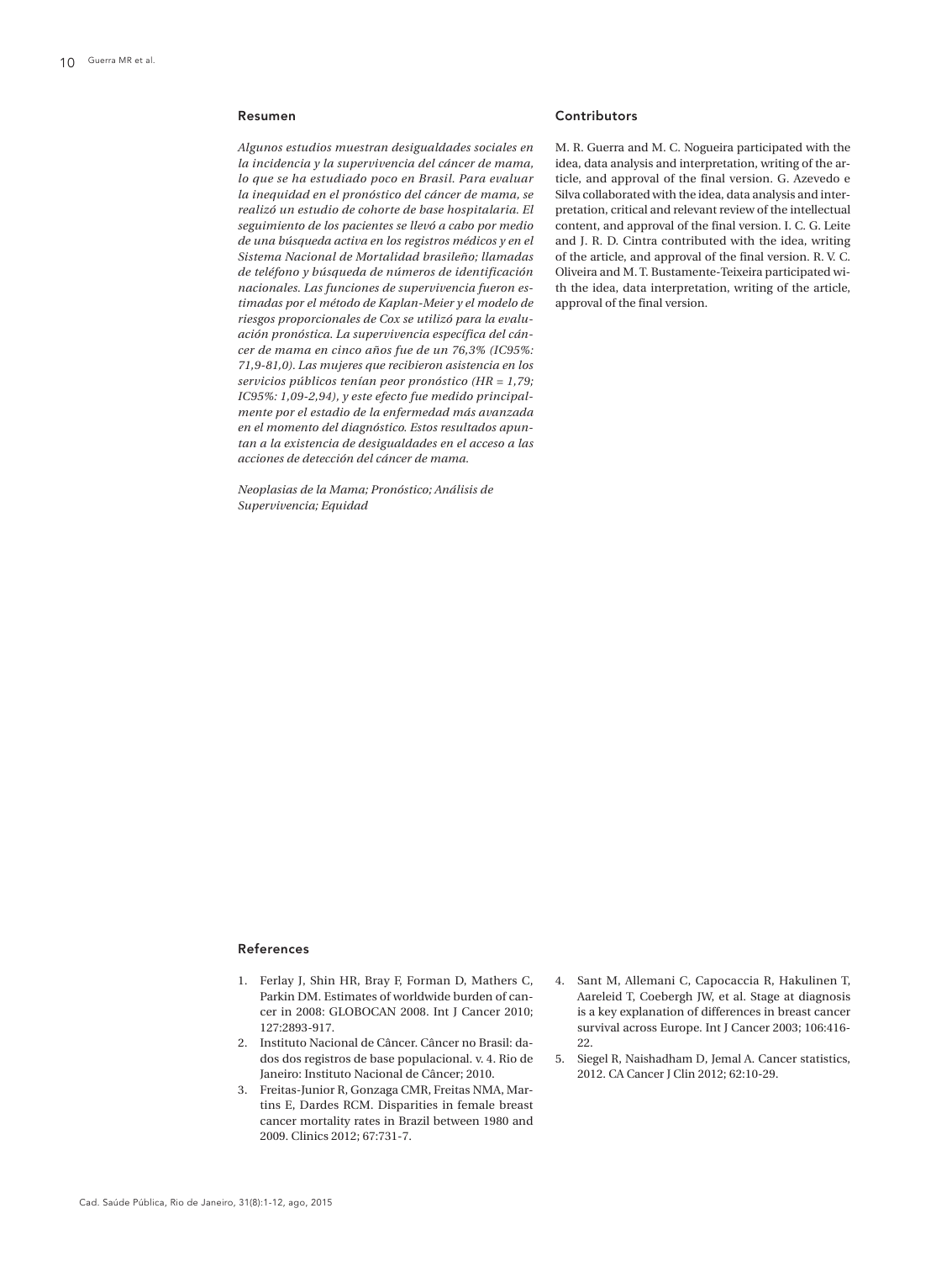- 6. Mendonça GAS, Silva AM, Caula WM. Característi cas tumorais e sobrevida de cinco anos em pacien tes com câncer de mama admitidas no Instituto Nacional de Câncer, Rio de Janeiro, Brasil. Cad Saúde Pública 2004; 20:1232-9.
- 7. Kim KJ, Huh SJ, Yang JH, Park W, Nam SJ, Kim JH, et al. Treatment results and prognostic factors of early breast cancer treated with a breast conserv ing operation and radiotherapy. J Clin Oncol 2005; 35:126-33.
- 8. Guerra MR, Mendonça GAS, Bustamante-Teixeira MT, Cintra JRD, Carvalho LM, Magalhães LMPV. Sobrevida de cinco anos e fatores prognósticos em coorte de pacientes com câncer de mama assisti das em Juiz de Fora, Minas Gerais, Brasil. Cad Saú de Pública 2009; 25:2455-66.
- 9 Anderson WF, Jatoi I, Devesa SS. Distinct breast cancer incidence and prognostic patterns in the NCI's SEER program: suggesting a possible link between etiology and outcome. Breast Cancer Res Treat 2005; 90:127-37.
- 10. Panades M, Olivotto IA, Speers CH, Shenkier T, Ol ivotto TA, Weir L, et al. Evolving treatment strate gies for inflammatory breast cancer: a populationbased survival analysis. J Clin Oncol 2005; 23:1941- 50.
- 11. Hooning MJ, Aleman BM, van Rosmalen AJ, Kue nen MA, Klijn JG, van Leeuwen FE. Cause-specific mortality in long-term survivors of breast cancer: a 25-year follow-up study. Int J Radiat Oncol Biol Phys 2006; 64:1081-91.
- 12. Hebert-Croteau N, Freeman CR, Latreille J, Rivard M, Brisson J. A population-based study of the im pact of delaying radiotherapy after conservative surgery for breast cancer. Breast Cancer Res Treat 2004; 88:187-96.
- 13. Lohrisch C, Paltiel C, Gelmon K, Speers C, Taylor S, Barnett J, et al. Impact on survival of time from definitive surgery to initiation of adjuvant chemo therapy for early-stage breast cancer. J Clin Oncol 2006; 24:4888-94.
- 14. Brito C, Portela MC, Vasconcellos MTL. Sobrevi da de mulheres tratadas por câncer de mama no estado do Rio de Janeiro. Rev Saúde Pública 2009; 43:481-9.
- 15. Ward E, Halpern M, Schrag N, Cokkinides V, De Santis C, Bandi P, et al. Association of insurance with cancer care utilization and outcomes. CA Cancer J Clin 2008; 58:9-31.
- 16. Woods LM, Rachet B, Coleman MP. Origins of socio-economic inequalities in cancer survival: a review. Ann Oncol 2006; 17: 5-19.
- 17. Eaker S, Dickman PW, Hellstrom V, Zack MM, Ahl gren J, Holmberg L. Regional differences in breast cancer survival despite common guidelines. Can cer Epidemiol Biomarkers Prev 2005; 14:2914-8.
- 18. Fisch T, Pury P, Probst N, Bordoni A, Bouchardy C, Frick H, et al. Variation in survival after diagnosis of breast cancer in Switzerland. Ann Oncol 2005; 16:1882-8.
- 19. Carvalho MS, Andreozzi VL, Codeço CT, Campos DP, Barbosa MTS, Shimakura SE. Análise de sobre vivência: teoria e aplicações em saúde. 2 a Ed. Rio de Janeiro: Editora Fiocruz; 2011.
- 20. Szklo M, Javier Nieto F. Identifying noncausal as sociations: confounding. In: Szklo M, Javier Ni eto F, editors. Epidemiology: beyond the basics. 3rd Ed. Burlington: Jones and Bartlett Learning; 2014. p. 153-84.
- 21. Viacava F, Souza-Júnior PRB, Szwarcwald CL. Cov erage of the Brazilian population 18 years and old er by private health plans: an analysis of data from the World Health Survey. Cad Saúde Pública 2005; 21 Suppl 1:S119-28.
- 22. Gorey KM, Luginaah IN, Holowaty E, Zou G, Hamm C. Mediation of the effects of living in ex tremely poor neighborhoods by health insurance: breast cancer care and survival in California, 1996 to 2001. Int J Equity Health 2013; 12:6.
- 23. Schneider IJC, d'Orsi E. Sobrevida em cinco anos e fatores prognósticos em mulheres com câncer de mama em Santa Catarina, Brasil. Cad Saúde Públi ca 2009; 25:1285-96.
- 24. Piñeros M, Sánchez R, Perry F, García OA, Ocampo R, Cendales R. Delay for diagnosis and treatment of breast cancer in Bogotá, Colombia. Salud Públi ca Méx 2011; 53:478-85.
- 25. Bradley CJ, Given CW, Roberts C. Race, socioeco nomic status, and breast cancer treatment and survival. J Natl Cancer Inst 2002; 94:490-6.
- 26. Pudrovska T, Anikputa B. The role of early-life so cioeconomic status in breast cancer incidence and mortality: unraveling life course mechanisms. J Aging Health 2012; 24:323-44.
- 27. Herndon 2nd JE, Kornblith AB, Holland JC, Paskett ED. Effect of socioeconomic status as measured by education level on survival in breast cancer clini cal trials. Psychooncology 2013; 22:315-23.
- 28. Eaker S, Halmin M, Bellocco R, Bergkvist L, Ahl gren J, Holmberg L, et al. Social differences in breast cancer survival in relation to patient man agement within a National Health Care System (Sweden). Int J Cancer 2009; 124:180-7.
- 29. Beiki O, Hall P, Ekbom A, Moradi T. Breast can cer incidence and case fatality among 4.7 mil lion women in relation to social and ethnic back ground: a population-based cohort study. Breast Cancer Res 2012; 14:R5.
- 30. McKenzie F, Ives A, Jeffreys M. Socio-economic in equalities in survival from screen-detected breast cancer in South West England: population-based cohort study. Eur J Public Health 2012; 22:418-22.
- 31. Ali R, Mathew A, Rajan B. Effects of socio-econom ic and demographic factors in delayed reporting and late-stage presentation among patients with breast cancer in a major cancer hospital in South India. Asian Pac J Cancer Prev 2008; 9:703-7.
- 32. Rezaianzadeh A, Peacock J, Reidpath D, Talei A, Hosseini SV, Mehrabani D. Survival analysis of 1148 women diagnosed with breast cancer in Southern Iran. BMC Cancer 2009; 9:168.
- 33. Lan NH, Laohasiriwong W, Stewart JF. Survival probability and prognostic factors for breast cancer patients in Vietnam. Glob Health Action 2013; 6:1-9.